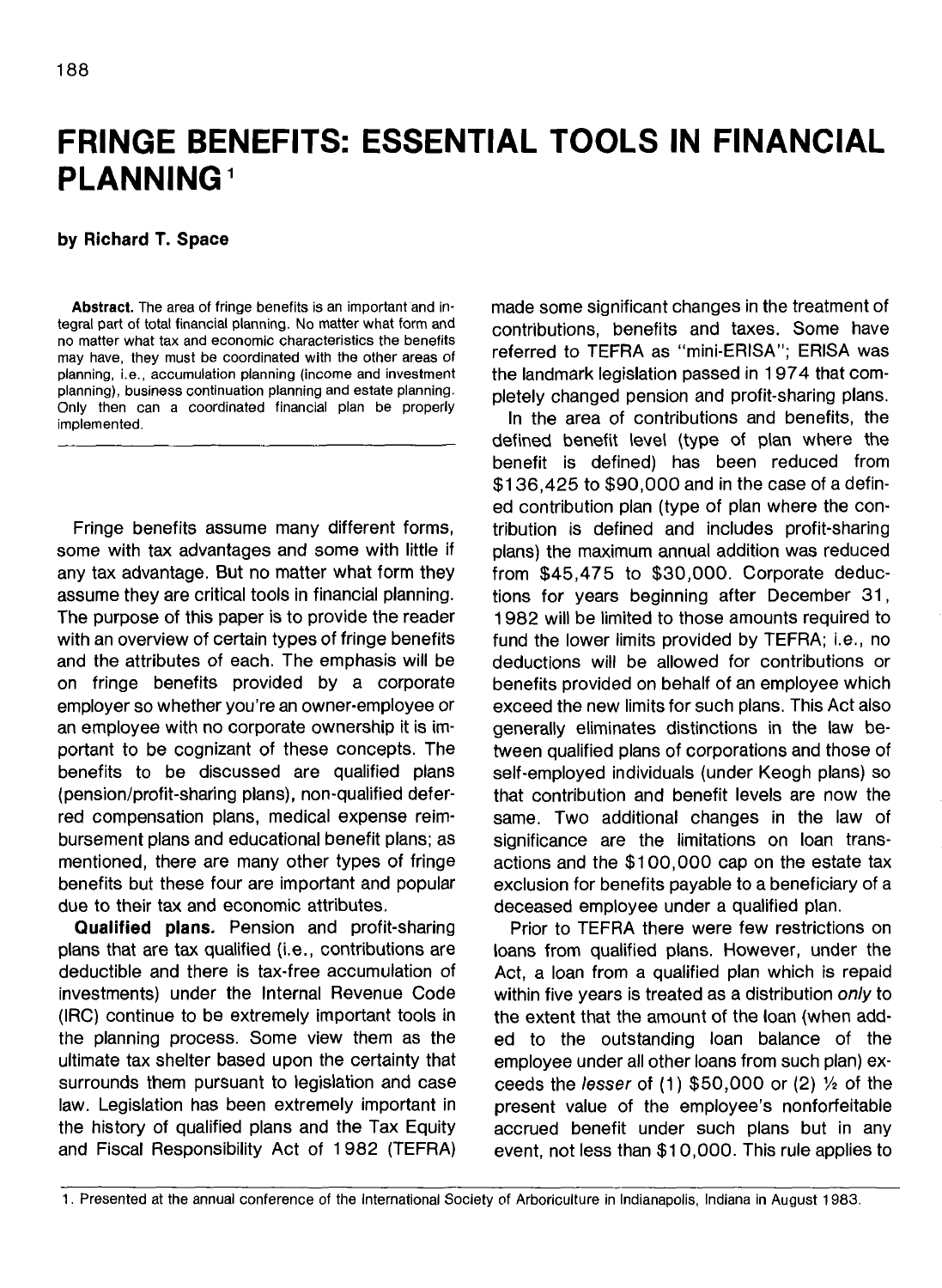loans, assignments, or pledges made after August 13, 1982. Present rules requiring that a plan loan bear a reasonable rate of interest, provide a reasonable repayment schedule and be made available on a nondiscriminatory basis still apply.

Also prior to TEFRA, there was an unlimited estate tax exclusion for plan payouts due to a participant's death. The Act has placed an aggregate limit of \$100,000 on the estate tax exclusion for such payouts [IRC Section 2039(g)].

Despite periodic and major changes in the qualified plan area, this fringe benefit continues its important role. It is in fact, an ultimate taxsheltering tool.

**Non-qualified deferred compensation.** A deferred compensation arrangement is one in which an employer promises to pay an employee in the future for services rendered currently. This is done pursuant to a contractual arrangement and the deferred compensation will eventually be paid to the employee upon the earliest of the following three events: retirement, death or disability. It is non-qualified (unlike pension/profit-sharing plans) in that employer contributions are nondeductible and accumulations in the plan are currently taxable to the employer. However, the employer may select which employees may participate as opposed to pension/profit-sharing plans where stringent anti-discrimination rules apply.

The main reasons for establishing a deferred compensation plan are the following:

- It can be an effective income tax strategy to defer receipt and recognition of income until post-retirement years when, presumably, the recipient is in a lower income tax bracket.
- It can be a fringe benefit, augmenting or supplementing existing qualified plans (the plan can also be in lieu of a qualified plan whenever warranted especially in light of the lower limits under TEFRA).
- The arrangement can serve as a set of "golden" handcuffs" to encourage select (antidiscrimination rules don't apply) and valued employees to remain with the company
- The employer can attract talented individuals from competitors by offering a plan to make up for benefits that will be lost by leaving the competitor.

From the employee's perspective, the primary

attribute of such a plan is the personal income tax savings from the deferral of income to later years. Again, we presume that the employee will be in a lower income tax bracket post-retirement but even if that is not the case the accumulation or "forced savings" aspect of the plan can be beneficial. Also, the contractual arrangement and the funding mechanism for the plan "guarantees" that the employer will be able to meet that payment obligation.

From the employer's perspective, even though the contributions to the plan are not deductible until paid out, the arrangement offers a highly flexible planning tool. Again, the employer is able to select which employees will participate and in a family business the plan can retain certain key employees until children are in a position to run the business.

There are numbers of ways to fund the employer's obligation but the four most common methods are through internal funding from earnings, life insurance, annuities and mutual funds. An analysis of the funding media is outside the scope of this article but considering the contractual obligation and the concern of the employee that the employer is able to meet that obligation, funding from earnings is probably the least attractive method.

**Medical expense reimbursement plans.** An employer may provide medical benefits for employees and their dependents. The benefits may include payment or reimbursement of medical expenses or payment or reimbursement for premiums for medical insurance. The amounts paid or reimbursed by the employer may be taxfree to the employee and tax deductible by the employer. This is especially valuable to the employee since medical expenses paid by the employee are deductible only to the extent that they exceed five percent of his or her adjusted gross income. Regarding the tax treatment of medical expense benefits to employees, there is a significant distinction between insured plans (benefits provided pursuant to insurance contracts) and self-insured plans (those where the employer pays the expenses or reimburses the employee without insurance coverage).

Self-insured plans are subject to rules under IRC Section 105(h) forbidding discrimination in